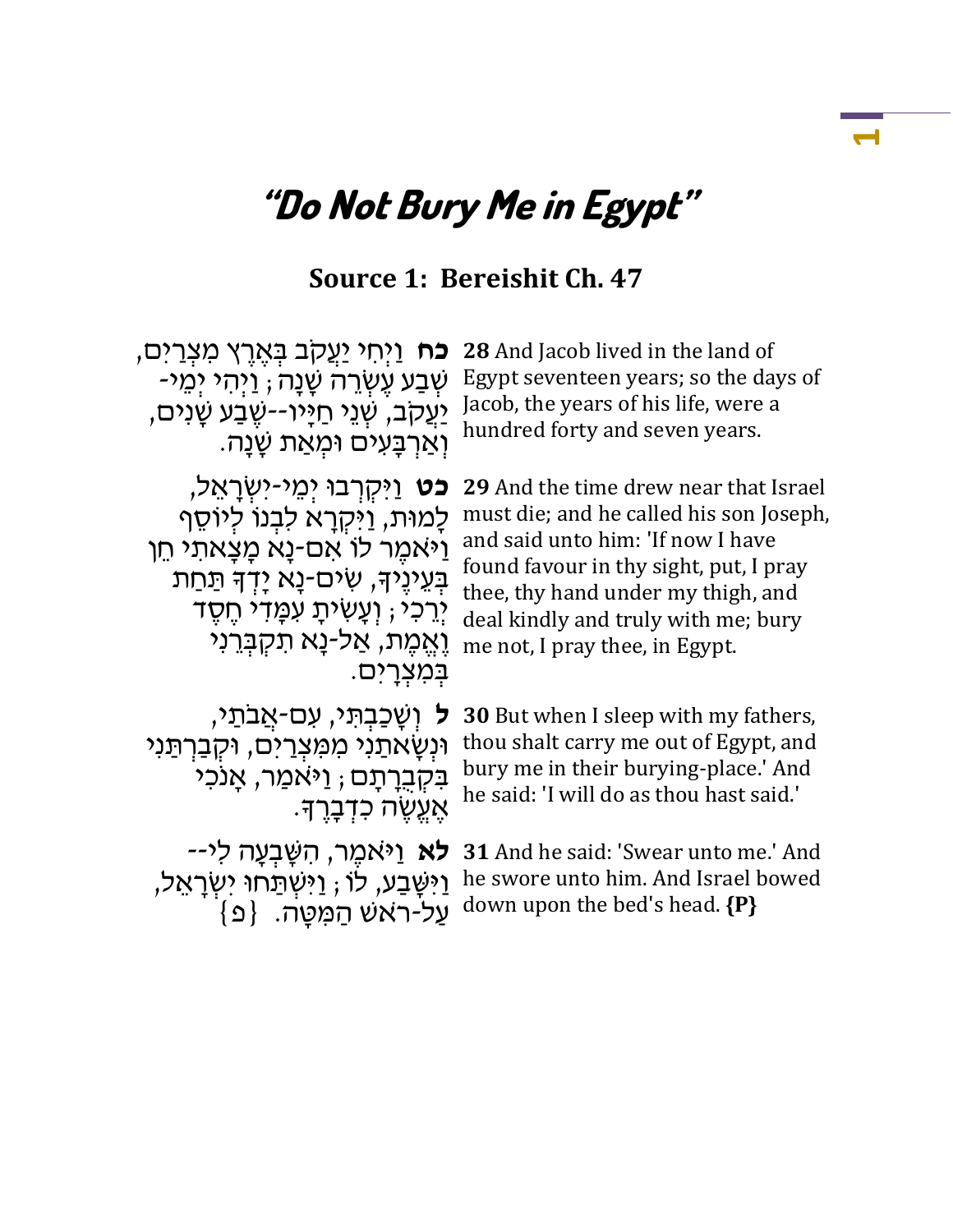#### **Source 2: Bereishit Ch. 49 <sup>2</sup>**

**כֹּח** כַּל-אֲלֶה שֶׁבָטֶי יִשְׂרָאֲל, ֹשְׁ יֶנִים עַשָׂר; וְזאת אֲשֶׁר-דִּבֶּר להם אביהם, ויברך אותם--ָ אִישׁ אֲשֶׁר כְּבִרְכָתוֹ, בֵּרַד אֹתָׁ ם.

**כּט** וַיִּצַו אוֹתַּם, וַיֹּאמֶר אֲלֶהֶם אֲנִי נֵאֱסָף אֵל-עַמִּי--קִבְרוּ ּאֹתִי, אֶל-אֲבֹתָי ּ אֶל-הַמְּעָרָה-ַ -אֲשֶׁר בִּשְׂדֵה, עֶפְרוֹן הַחִתִּי.

**ל** בַּמַּעַרה אַשִׁר בַּשִּׂדה ּהַמַּכְפֵּלָה, אֲשֶׁר עַל-פְּנֵי-ַמַמְרֵא--בְּאֶרֶץ כְּנָעַן ִּ אֲשֶׁר קָנָה אַבְרָהָם אֶת-הַשָּׂדֶה, מֵ אֵ ת עֶ פְ רֹן הַ חִ תִ י --לַאֲ חֻ זַת- קָׁ בֶ ר.

**לא** שַׁמַּה קָבְרוּ אֵת-אַבְרָהָם, וְאֵת שָׂרָה אִשְׁתּוֹ, שָׁמָּה קָבְרוּ ּ, יִאֶת -יִצְחָק, וְאֵת רִבְקָה אִשְׁתּוֹ וִשַּׁמַה קָ<mark>בַרְ</mark>תִּי, אֶת-לֵאָה.

> **לב** מִקְנֵה הַשָּׂדֵה וְהַמְּעָרָה ּאֲשֶׁר-בֹּו, מֵאֵת בְּנֵי-חֵת.

**לג** וַיְכַל יַעֲקֹב לְצַ ּוֹת אֶ ת-בָׁ נָׁיו, ֿוַיֶּאֱסֹף רַגְלָיו אֶל-הַמַּטָה; <u>וַיְּגְו</u>ע, <u>וַי</u>ְּאָסֵף אֵל-עַמַּיו. **28** All these are the twelve tribes of Israel, and this is it that their father spoke unto them and blessed them; every one according to his blessing he blessed them.

**29** And he charged them, and said unto them: 'I am to be gathered unto my people; bury me with my fathers in the cave that is in the field of Ephron the Hittite,

**30** in the cave that is in the field of Machpelah, which is before Mamre, in the land of Canaan, which Abraham bought with the field from Ephron the Hittite for a possession of a buryingplace.

**31** There they buried Abraham and Sarah his wife; there they buried Isaac and Rebekah his wife; and there I buried Leah.

**32** The field and the cave that is therein, which was purchased from the children of Heth.'

**33** And when Jacob made an end of charging his sons, he gathered up his feet into the bed, and expired, and was gathered unto his people.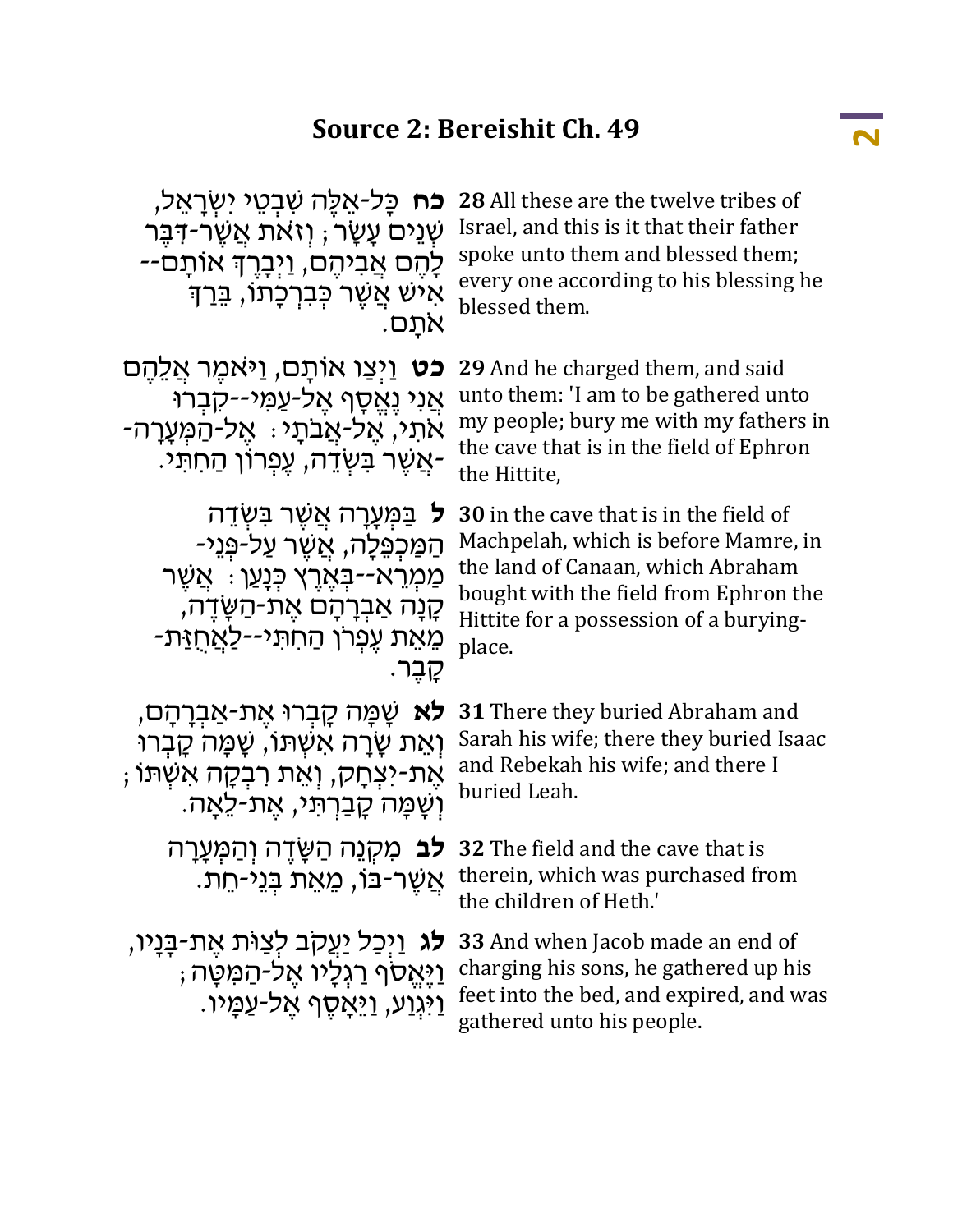# **Source 3: Bereishit Ch. 48 32 3**

**ּה** וְעַתַּה שְׁנֵי-בָּנֵיךָּ הַנּוֹלַדִים ַלְךָ בְאֶרֶץ מִצְרַיִם, עַד-בֹּאִי אֵלֶיךָ מִצְרַיִמְ*ה--לִי-*ּהֵם: אֶפְרַיִם, וּמְנַשֶּׁה--כִּרְאוּבֵן וְשְׁמְעֹוֹן, יִהְיוּ-לִי. **5** And now thy two sons, who were born unto thee in the land of Egypt before I came unto thee into Egypt, are mine; Ephraim and Manasseh, even as Reuben and Simeon, shall be mine. **ו** ּומֹולַדְ תְ ך אֲ שֶ ר- הֹולַדְ תָׁ אַחֲרֵיהֶם, לִךְ יִהְיוּ ; עַל שֵׁם ּאֲחֵיהֶם יִקָּרְאוּ, בְּנַחֲלָתָם. **6** And thy issue, that thou begettest after them, shall be thine; they shall be called after the name of their brethren in their inheritance. **ז** וַאֲ נִי בְ בֹאִ י מִ פַדָׁ ן, מֵ תָׁ ה ּעָלַי רָחֵל בְאֶרֶץ כְּנַעַן בַּדֶּרֶדְּ, בְעוֹד כִּבְרַת-אֶרֵץ, לָבא אֶפְרָתָה ; וָאֶקְבְּרֶהָ שָׁם בְּדֶרֶךְ **7** And as for me, when I came from Paddan, Rachel died unto me in the land of Canaan in the way, when there was still some way to come unto Ephrath;

אֵפְרָת, הִוא בֵּית לָחֵם. and I buried her there in the way to Ephrath--the same is Beth-lehem.'

# **Source 4: Bereishit Ch. 50**

|                 | To Whom?   | <b>Oath</b>  | Negative/<br><b>Positive</b>                                                                                                                                                                                       | Language of<br>instruction       |
|-----------------|------------|--------------|--------------------------------------------------------------------------------------------------------------------------------------------------------------------------------------------------------------------|----------------------------------|
| To Yosef        | Request #1 | Required     | Not Egypt!                                                                                                                                                                                                         | "Please"                         |
|                 |            |              |                                                                                                                                                                                                                    |                                  |
| To the brothers | Request #2 | Not required | Positively describes the<br>destination of the burial.<br>Indeed, Jacob would seem to<br>overstress the location of the<br>burial cave in the field of<br>Machpela; precise detailing as<br>to who is buried there | Yaakov instructs the<br>brothers |

# **Comparing the two requests**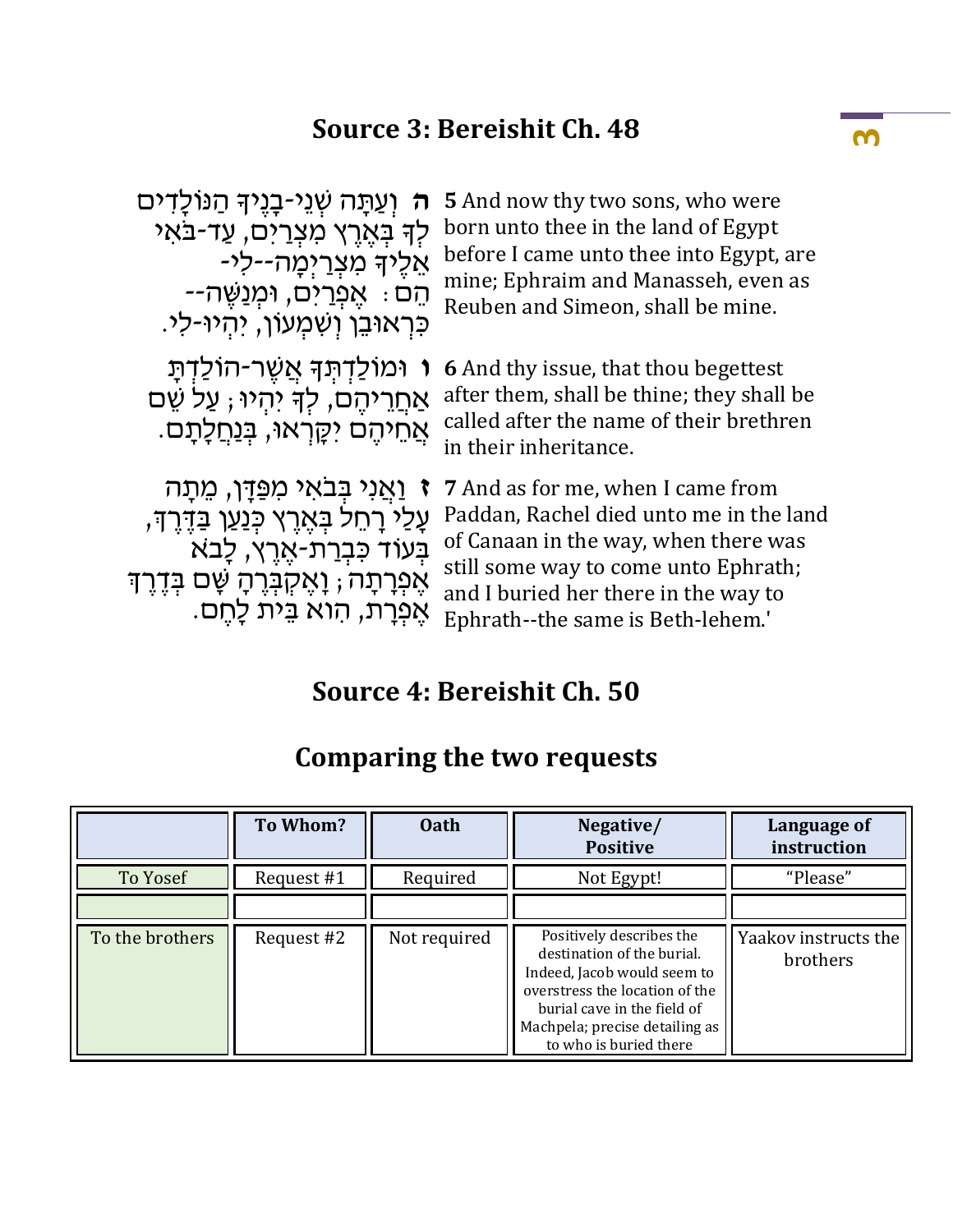#### **Rav Alex Israel:**

It would seem that Jacob summons Joseph in particular due to his position of power in Egypt. Jacob wants to ensure that his body will be allowed to leave the country. If anyone has the connections to achieve this, Joseph is the man. It would appear that leaving Egypt , even as a corpse, was a sensitive matter.

#### **Source 5: From Bereishit Ch. 50:**

| ד וַיַּעַבְרוּ, יְמֵי בְכִיתוֹ, וַיְדַבֵּר                                                                                                                                                              | 4 And when the days of weeping for him                                                                                                                                                                                                          |
|---------------------------------------------------------------------------------------------------------------------------------------------------------------------------------------------------------|-------------------------------------------------------------------------------------------------------------------------------------------------------------------------------------------------------------------------------------------------|
| יוֹסֵף, אֵל-בֵּית פַּרְעֹה                                                                                                                                                                              | were past, Joseph spoke unto the house of                                                                                                                                                                                                       |
| לֵאמֹר ּ אִם-נָא מָצָאתִי חֵן,                                                                                                                                                                          | Pharaoh, saying: 'If now I have found                                                                                                                                                                                                           |
| בְּעֵינֵיכֶם--דַּבְּרוּ-נָא, בִּאָזָנֵי פַרְעֹה                                                                                                                                                         | favour in your eyes, speak, I pray you, in                                                                                                                                                                                                      |
| לֵאמֹר.                                                                                                                                                                                                 | the ears of Pharaoh, saying:                                                                                                                                                                                                                    |
| ּה אָבִי הִשְׁבִּיעַנִי לֵאמֹר, הִנֵּה<br>אַנֹכִי מֵת--בִּקְבִרִי אֲשֵׁר כָּרִיתִי לִי<br>ַבְּאֶרֶץ כְּנַעַן, שָׁמָּה תִּקְבְּרֵנִי<br>וְעַתָּה, אֶעֱלֶה-נָּא וְאֶקְבְּרָה אֶת-<br>ּאֲבִי--וְאֲשׁוּבַה. | <b>5</b> My father made me swear, saying: Lo, I<br>die; in my grave which I have digged for<br>me in the land of Canaan, there shalt thou<br>bury me. Now therefore let me go up, I<br>pray thee, and bury my father, and I will<br>come back.' |

It seems evident that Joseph is asking for a favor, for an extraordinary allowance. The basis of the Egyptian resistance to the idea of burial in Canaan is denied to us by the text itself. We can only hazard a guess. Maybe it is related to their general distaste for everything foreign. Or possibly they did not like to see their Prime Minister express his rooted-ness in a foreign country.

- **When was the last time that we saw someone take a pledge by placing their hand under the thigh of another person?**
- **Under what circumstances did it transpire?**

**4**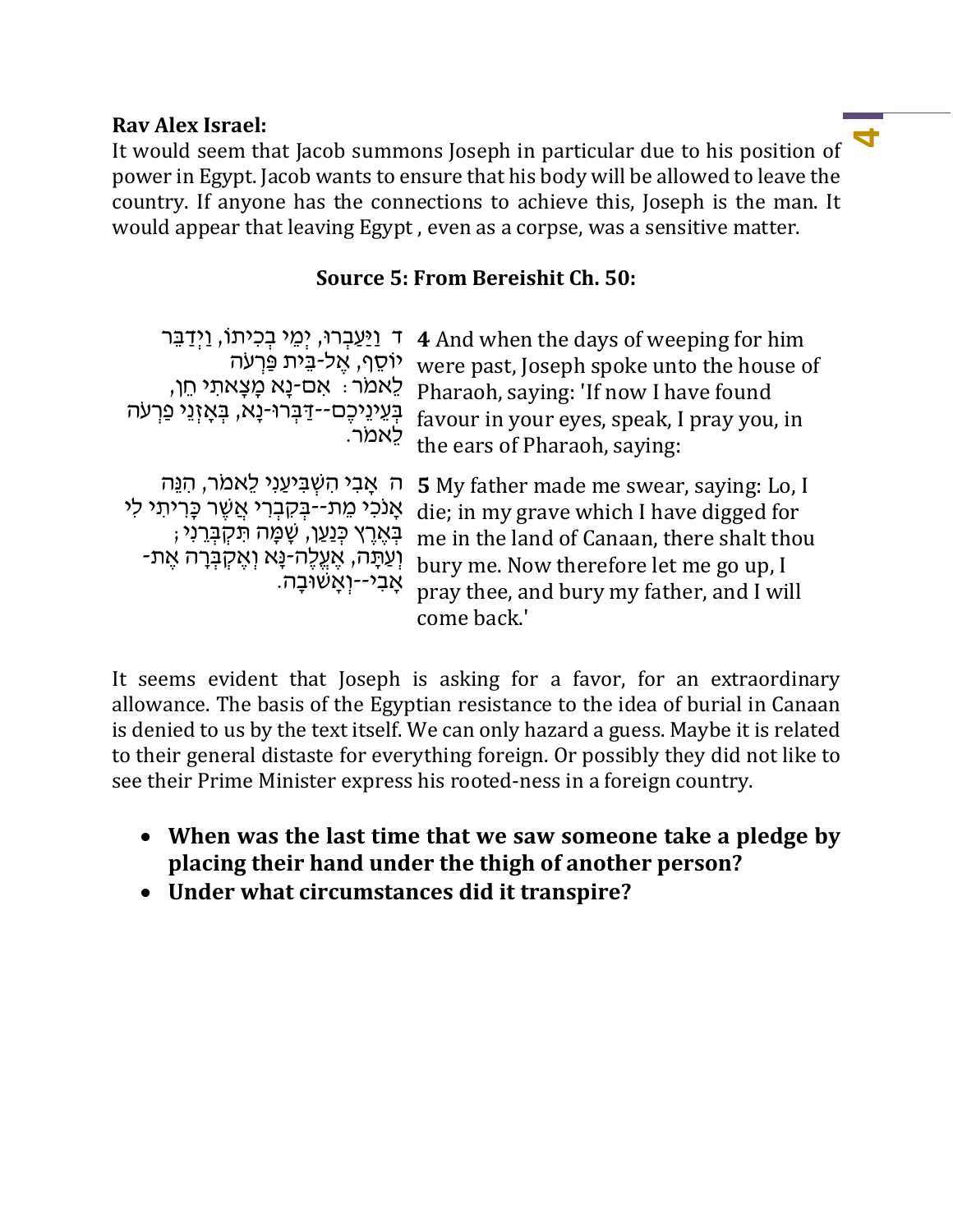# **Source 6: Commentary of Keli Yakar Bereishit Ch. 24 <sup>5</sup>**

Insulation of Yitzchak from negative influences on both sides

(ג) לא תקח אשה לבני מבנות הכנעני אשר אנכי יושב בקרבו. **וכי עדיין** לא ידענו שהוא יושב בקרבו, אלא שבא לתרץ בזה קושיא, וזה כי מסתמא צוה שלא יתחתן בבנות הכנעני פן ילמד ממעשיהם, כדרך שנאמר בתורה (דברים ז ג) ולא תתחתן בם וגו' כי יסיר את בנך מאחרי וגו' ואם כן מה ירויח אם ישא אשה מבנות לבן ובתואל כי גם המה עובדי עבודה זרה כמו הכנעני, על כן אמר אשר אנכי יושב בקרבו, ואמר פן תשיב את בני שמה, כי אמר פשיטא אם ישא בני אשה מבנות

הכנעני מאחר שאנכי יושב בקרבו מסתמא גם בני יגור אצלם ואז יש לחוש שמא ילמוד ממעשיהם, ואם ישא מבנות לבן ובתואל וידור אצלם אז יש גם כן לחוש שמא ילמוד ממעשיהם, אבל כשישא אשה משם וידור כאן אז ממה נפשך אין כאן בית מיחוש, כי מן לבן ובתואל לא ילמוד שהרי לא ידור אצלם, ומן הכנעני לא ילמוד כי לא יהיה לו התערבות עמהם, ואדרבה ישטמו אותו על אשר לא רצה להתחתן בם

### **Source 7: Rashi**

Do not bury me now in Egypt: [Because] its soil is destined to become lice (which will crawl under my body), and because those who die outside the [Holy] Land will not be resurrected except with the pain of rolling through underground passages. [Also] so that the Egyptians will not deify me. — [from Gen. Rabbah 96:5, Keth. 111a]

אל נא תקברני במצרים: סופה להיות עפרה כנים )ומרחשין תחת גופי) ושאין מתי חוצה לארץ חיים אלא בצער גלגול מחילות, ושלא יעשוני מצרים :עבודה זרה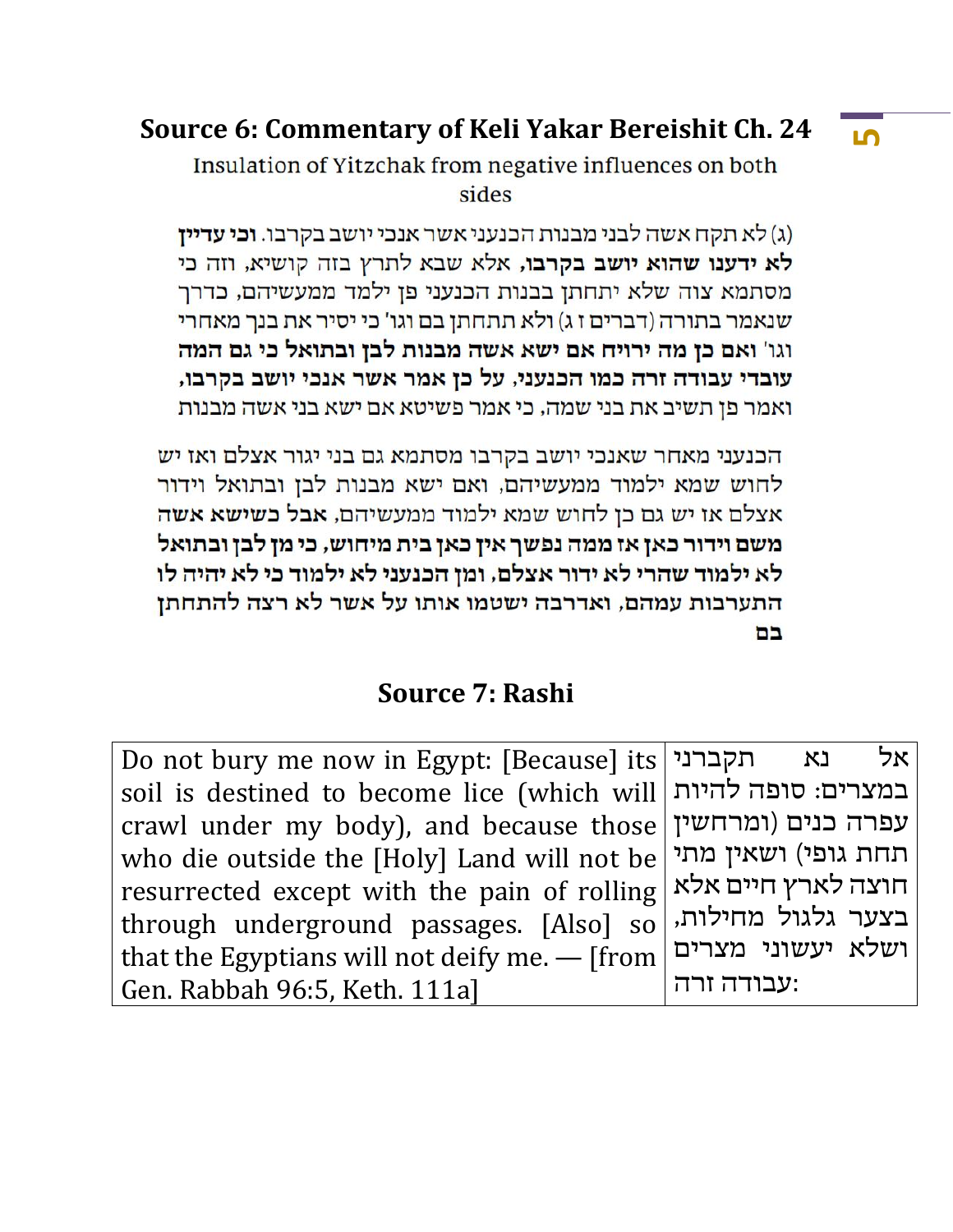**Source 8: Commentary of Maharal "Gur Aryeh" <sup>6</sup> עם כל הטעמים קשה גם כן ויקברו אותו בחוץ לארץ")מחוץ לארץ מצרים( "ואחר כך כשיצאו ממצרים יעלו אותו עמהם"**.

# **Source 9: Rav Chaim Druckman**

יעקב רצה להראות לבניו לאן צריך לשאוף, לאן המבט צריך להיות מופנה - לארץ ישראל! "אל נא תקברני במצרים" - אל תשאירו אותי במצרים אפילו דקה נוספת! כפי שיוסף עצמו אומר בסוף הפרשה: **"וישבע יוסף את בני ישראל לאמר פקד יפקד אלקים אתכם והעלתם את עצמתי מזה**. ומובא במדרש הגדול: **"מפני מה נשתדל יעקב אבינו לישא עצמותיו ממצרים? כדי שלא ישבו השבטים במצרים ויאמרו: 'אלולי היא ארץ קדושה לא נקבר בה יעקב אבינו'"** 

# **Source 10a: Bereishit Ch. 47**

**כז** וַיֵשֶ ב יִשְ רָׁ אֵ ל **27** And Israel dwelt in the land of ּ בְּאֶרֶץ מִצְרַיִם, בְּאֶרֶץ Egypt, in the land of Goshen; and they ּגֹּשֶׁן; וַיֵּאֲחֲזוּ בָה, got them possessions therein, and יִיכְּרוּ וַיִּרְבּוּ מְאד.<br>עוּפְרוּ וַיִּרְבּוּ מְאד. exceedingly.

# **10b) Rashi**

ויאחזו בה: לשון אחוזה and they acquired property in it:achuza is an expression of "holding" .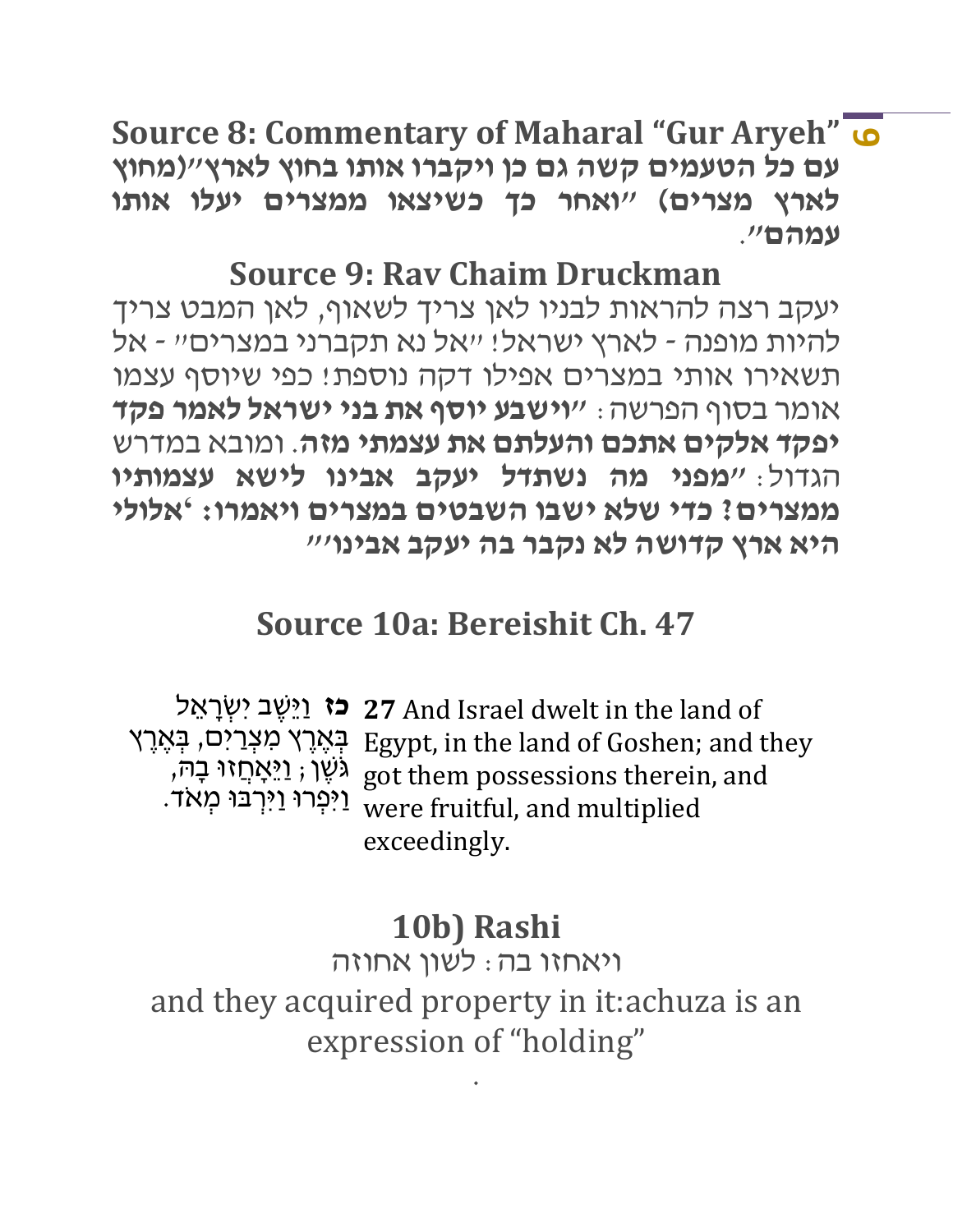# **Source 11: Compare with Bereishit Ch. 17**

**ז** וַהֲ קִ מֹתִ י אֶ ת-בְ רִ יתִ י בֵ ינִי וּבֵינֶךָ, וּבֵין זַרְעֲךָ אַחֲרֶיךָ לְדֹרֹתָם--לִבְרִית עֹולָׁם: לִהְ יֹות לְך לֵאֹלהִ ים, ּוּלְ<u>זַ</u>רְעֲךָ אַחֲרֶיךָ.

**7** And I will establish My covenant between Me and thee and thy seed after thee throughout their generations for an everlasting covenant, to be a God unto thee and to thy seed after thee.

אֵת אֶרֶץ מְגַרֶיךָּ, אֵת כָּל-אֵרֵץ כִּנַעַן, <u>לַאֲחָז</u>ּת, עוֹלָם; וְהָייתִי להם, לאלהים.

ת וְנָתַתִּי לְךָ וּלְזַרְעֲךָ אַחֲרֶיךָ a And I will give unto thee, and to thy seed after thee, the land of thy sojournings, all the land of Canaan, for an everlasting possession; and I will be their God.'

# **Source 12: Keli Yakar Ch. 47**

**)כז( וישב ישראל בארץ גושן וגו'.** כל פסוק זה באשמת בני ישראל הוא מדבר כי הקדוש ברוך הוא גזר עליהם כי גר יהיה זרעך, והמה ביקשו להיות תושבים במקום שנגזר עליהם גרות, כמו שדרשו אצל יעקב (בראשית רבה פד ג) וישב יעקב ביקש לישב בשלוה קפצה עליו רוגזו של יוסף וכו', הפסוק מאשימם על ישיבה זו שביקשו אחוזה בארץ לא להם, **ולא כך אמרו אל פרעה לגור בארץ באנו, מלמד שמתחילה לא ירדו להשתקע שמה אלא לגור כמדייר בי דיירא ועכשיו חזרו מדבריהם**, וכל כך נשתקעו שמה עד שלא רצו לצאת ממצרים, עד שהוצרך הקדוש ברוך הוא להוציאם משם ביד חזקה, ואותן שלא רצו לצאת מתו בשלושת ימי אפילה: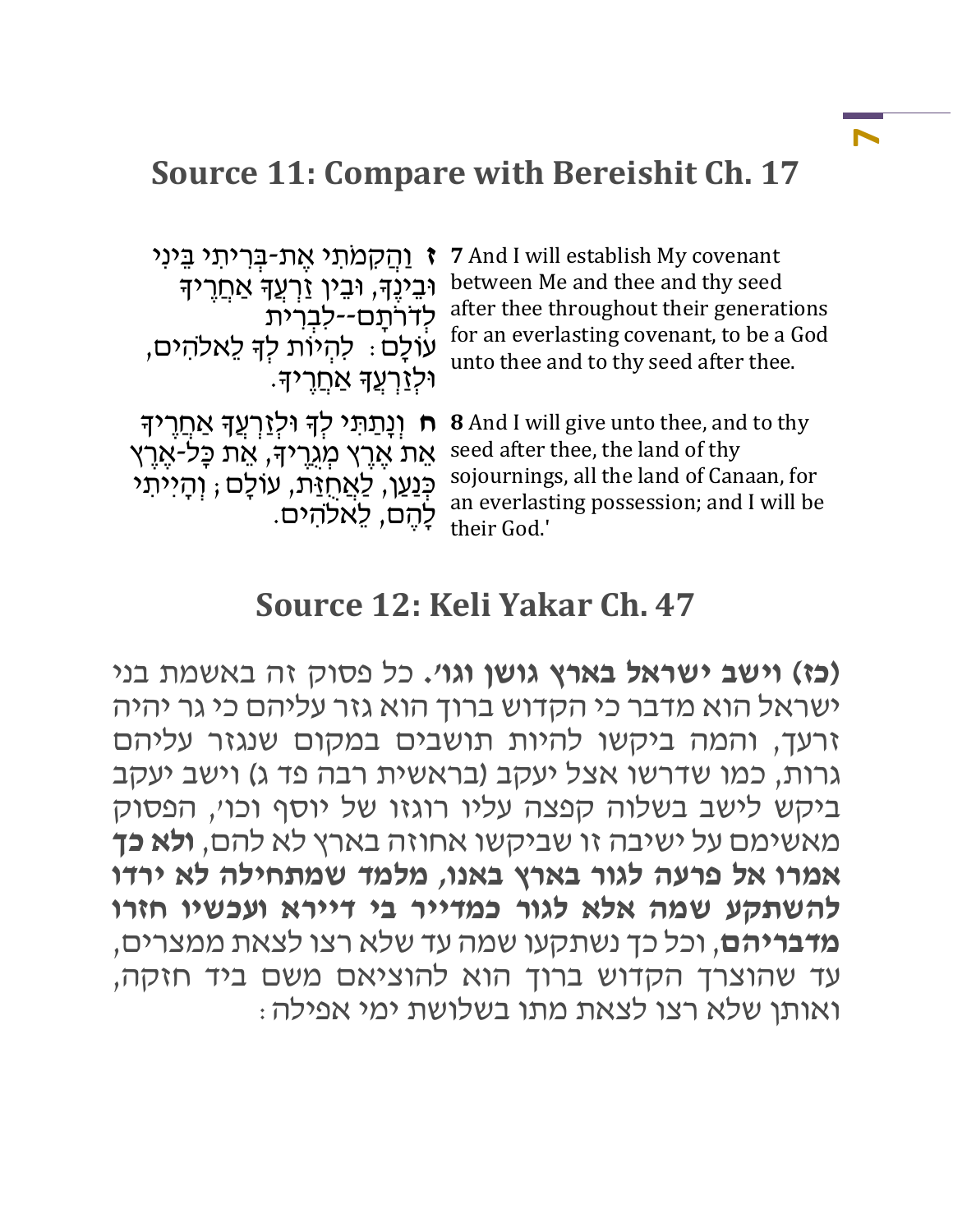**Source 13: Commentary of R. Samson Raphael Hirsch <sup>8</sup>**

| יעקב חי שבע עשרה שנה<br>במצרים, בודאי הוא ראה<br>מה רב כוח ה״האחז בה״,<br>מה רב השפעתו על בניו. הנה<br>כבר החלו להמיר את הירדן<br>בנילוס, ובשהייתם במצרים<br>חדלו לראות גלותהיתה זו<br>סיבה מספקת לומר להם:<br>רצונכם ותקותכם לחיות<br>במצרים, אני - אין רצוני גם | Jacob who had lived seventeen years with his<br>family in Egypt, could have noticed what a<br>powerful influence the "being gripped by the<br>land" $(47:27)$ was beginning to have on his<br>descendants. How they already began to see the<br>Jordan in the Nile, and to find in their stay in<br>Egypt no Galut (exile). Sufficient motive this, for<br>him to press with such ceremonious solemnity<br>that they should not bury him in Egypt, but that<br>they should carry him to the land of their old<br>true homeland. Motive enough for him to say to<br>them: You hope and wish to live in Egypt. I do<br>not wish even to be buried there. This is also<br>why he did not express this wish as Jacob, from |
|-------------------------------------------------------------------------------------------------------------------------------------------------------------------------------------------------------------------------------------------------------------------|------------------------------------------------------------------------------------------------------------------------------------------------------------------------------------------------------------------------------------------------------------------------------------------------------------------------------------------------------------------------------------------------------------------------------------------------------------------------------------------------------------------------------------------------------------------------------------------------------------------------------------------------------------------------------------------------------------------------|
|                                                                                                                                                                                                                                                                   |                                                                                                                                                                                                                                                                                                                                                                                                                                                                                                                                                                                                                                                                                                                        |
| להיקבר בה"                                                                                                                                                                                                                                                        | his individual personal standpoint, but as<br>"Israel" as bearer of the national mission, as a<br>warning of the national future of his children.                                                                                                                                                                                                                                                                                                                                                                                                                                                                                                                                                                      |

Yaakov's request of his sons: a familial obligation. The brothers are being asked to perform their duty towards their father.

# **Source 14: Bereishit Ch. 25**

| יָאָסֶף, אֶל- in a good old age, an old man, and                            | ת נַיּגְנַע וַיָּכָות אַבְרָהָם בִּשֵׂיבָה 8 And Abraham expired, and died<br><u>עמיו.</u><br>full of years; and was gathered to<br>his people. |
|-----------------------------------------------------------------------------|-------------------------------------------------------------------------------------------------------------------------------------------------|
| פ ט וַיּקִבְּרוּ אתוֹ יצְחַק וִישְׁמַעֵאל, 9 And Isaac and Ishmael his sons | buried him in the cave of                                                                                                                       |
| ַּבַּנַיו, אֵל-מִעָרַת, הַמַּכְפֵּלָה ִּ אֶל-                               | Machpelah, in the field of Ephron                                                                                                               |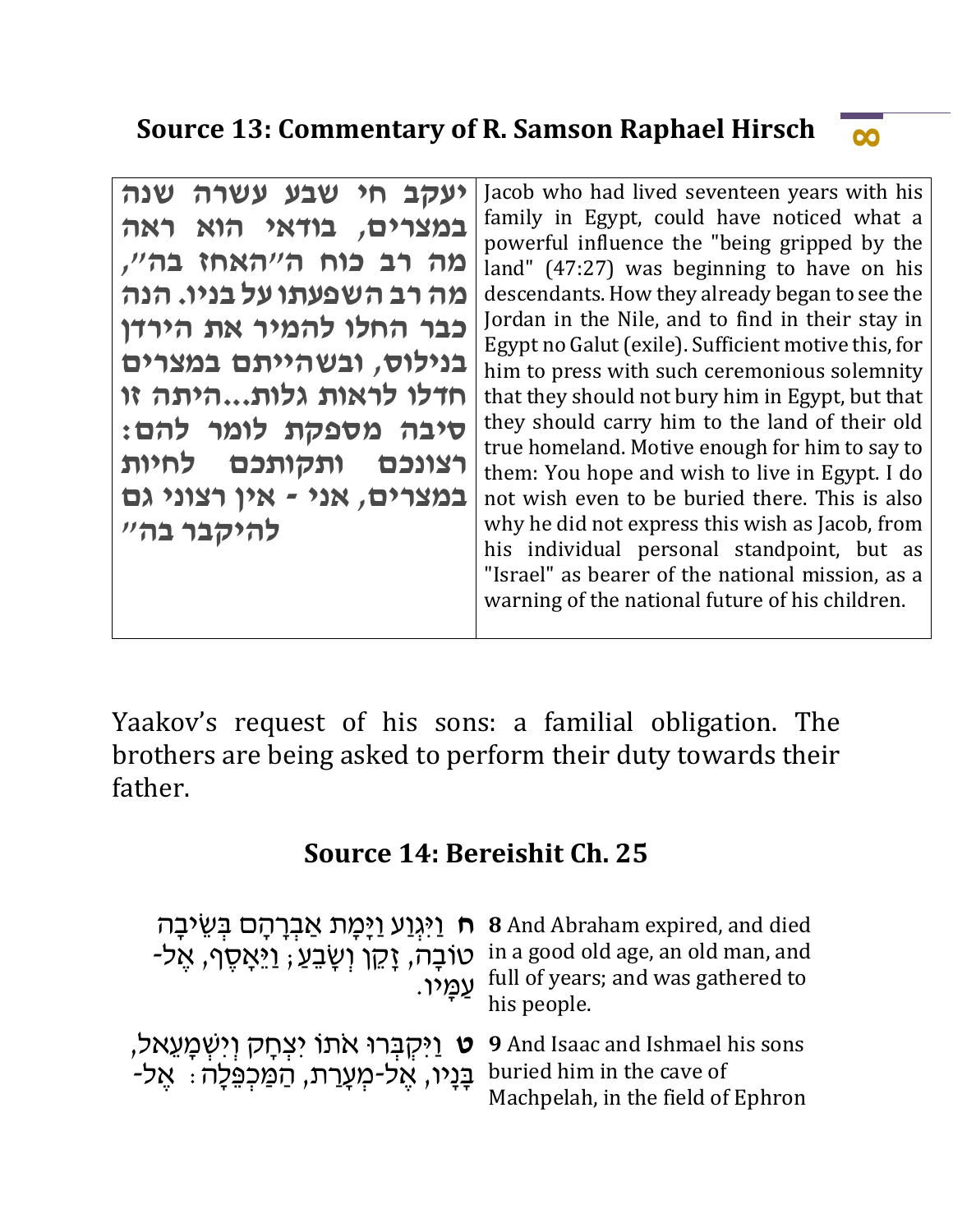| the son of Zohar the Hittite, which שָׂדֵה עֵפְרֹן בֶּן-צֹחַר, הַחִתְּי, אֲשֶׁר,                    | .is before Mamre; עַל-פְּנֵי מֲמְרָא                                                                                    |  |
|-----------------------------------------------------------------------------------------------------|-------------------------------------------------------------------------------------------------------------------------|--|
| , הַשֲׂדֵּה אֲשֶׁר-קָנָה אַבְרָהָם ∙ 10 the field which Abraham<br>ֹאַבְרָהָם, וְשָׂרָה אִשָּׁתּוֹ. | purchased of the children of Heth; מֵאֵת בְּנֵי-חֵת--שָׁמָּה קֻבַּר<br>there was Abraham buried, and<br>Sarah his wife. |  |

# **Source 15: Bereishit Ch. 35**

**כח** וַיִּהְיוּ, יְמֵי יִצְחָק--מְאַת 28 And the days of Isaac were a שָׁנָה, וּשְׁמֹנִים שָׁנָה. 'mundred and fourscore years. **כט** וַיִּגְוַע יִצְחָק וַיָּמֶת וַיֵּאָסֶף 29 And Isaac expired, and died, and אֶ ל-עַ מָׁ יו, זָׁקֵ ן ּושְ בַ ע יָׁמִ ים; וַיּקְבְּרוּ אתוֹ, עֵשָׂו וְיַעֲקב was gathered unto his people, old and full of days; and Esau and Jacob his

# **Tracking these two themes in the story of the burial:**

Thought questions:

• Why does Joseph kiss and cry alone?

 $\{ \Omega \}$ בְּנָיוֹ.  $\{ \mathsf{c} \}$ 

- Why do Egypt mourn for 70 days?
- Why does Joseph repeat the exact language with which his father addressed him, when talking to Pharaoh?

sons buried him. **{P}**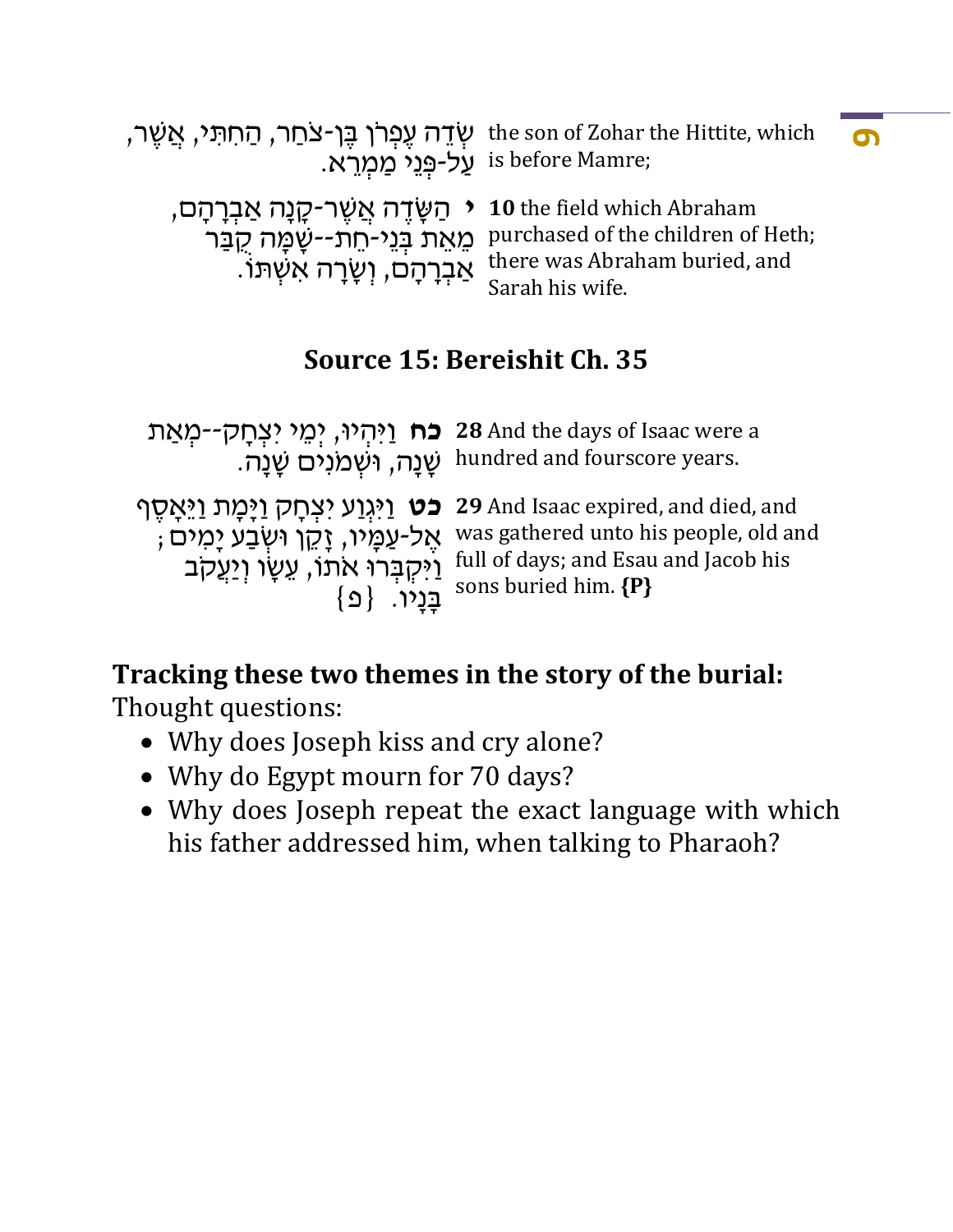# **Source 16: Bereishit Ch. 50**

| א וַיִּפּל יוֹסֵף, עַל-פְּנֵי אָביו ; וַיֵּבְדָ<br>ַעֲלֵיו, וַיּשֵׁק-לוֹ                                                                                                                            | 1 And Joseph fell upon his father's face,<br>and wept upon him, and kissed him.                                                                                                                                                                 |
|-----------------------------------------------------------------------------------------------------------------------------------------------------------------------------------------------------|-------------------------------------------------------------------------------------------------------------------------------------------------------------------------------------------------------------------------------------------------|
| ב וַיִּצַו יוֹסֵף אֵת-עֲבָדָיו אֵת-<br>ּהָרפְאִים, <u>לַחֲ</u> נט אֶת-אָבִיו ; <u>ויַ</u> חַנְטוּ<br>ּהַרפְאִים, אֵת-יִשְׂרַאֵל.                                                                    | 2 And Joseph commanded his servants<br>the physicians to embalm his father. And<br>the physicians embalmed Israel.                                                                                                                              |
| ג וַיּמִלְאוּ-לוֹ אַרְבָּעִים יוֹם, כִּי כֵּן<br>ימִלְאוּ יִמֵי הַחֲנָטִים ; וַיּבְכּוּ אתוֹ<br>מצרים, שבעים יום.                                                                                   | <b>3</b> And forty days were fulfilled for him;<br>for so are fulfilled the days of embalming.<br>And the Egyptians wept for him<br>threescore and ten days.                                                                                    |
| ד <u>וַיַּע</u> בְרוּ, יְמֵי בְכִיתוֹ, וַיְדַבֵּר יוֹסֵף,<br>אֶל-בֵּית פַּרְעֹה לֵאמר: אִם-נַא<br>מָצָאתִי חֵן, בְּעֵינֵיכֶם--דַבְּרוּ-נָא,<br>ַבְאַזְנֵי פַרְעַה לֵאמר.                            | <b>4</b> And when the days of weeping for him<br>were past, Joseph spoke unto the house of<br>Pharaoh, saying: 'If now I have found<br>favour in your eyes, speak, I pray you, in<br>the ears of Pharaoh, saying:                               |
| ּה אֲבִי הִשְׁבִּיעֲנִי לֵאמר, הִנֵּה אֲנכִי<br>מֵת--בְּקִבְרִי אֲשֶׁר כָּרִיתִי לִי בְּאֶרֶץ<br>ּכְּנַעַן, שָׁמָּה תִּקְבְּרֵנִי ; וְעַתָּה, אֶעֱלֶה-<br>ַנְא וְאֶקְבְּרָה אֶת-אָבִי--וְאָשׁוּבָה. | <b>5</b> My father made me swear, saying: Lo, I<br>die; in my grave which I have digged for<br>me in the land of Canaan, there shalt thou<br>bury me. Now therefore let me go up, I<br>pray thee, and bury my father, and I will<br>come back.' |
| ּר וַיּאמֶר, פַּרְעֹה ּ: עֲלֵה וּקְבֹר אֶת-<br>ָאֲבִיךָ, כַּאֲשֶׁר הָשְׁבִּיעֵךָ.                                                                                                                   | <b>6</b> And Pharaoh said: 'Go up, and bury thy<br>father, according as he made thee swear.'                                                                                                                                                    |
| <b>ז</b> וַיַּעַל יוֹסֵף, לִקְבּר אֵת-אָבִיו ; וַיַּעֲלוּ<br>אִתּוֹ כַּל-עַבְדֵי פַרְעֹה, זִקְנֵי בֵיתוֹ, וְכֹל,<br>זקני אַרֵץ-מִצְרַים.                                                            | <b>7</b> And Joseph went up to bury his father;<br>and with him went up all the servants of<br>Pharaoh, the elders of his house, and all<br>the elders of the land of Egypt,                                                                    |
| ח וְכֹל בֵּית יוֹסֵף, וְאֵחָיו וּבֵית<br>אָבִיו : רַק, טַפָּם וִצאנָם וּבִקָרָם--<br>ּעָזָבוּ, בִּאֲרֵץ גּשֵׁן.                                                                                     | <b>8</b> and all the house of Joseph, and his<br>brethren, and his father's house; only<br>their little ones, and their flocks, and their<br>herds, they left in the land of Goshen.                                                            |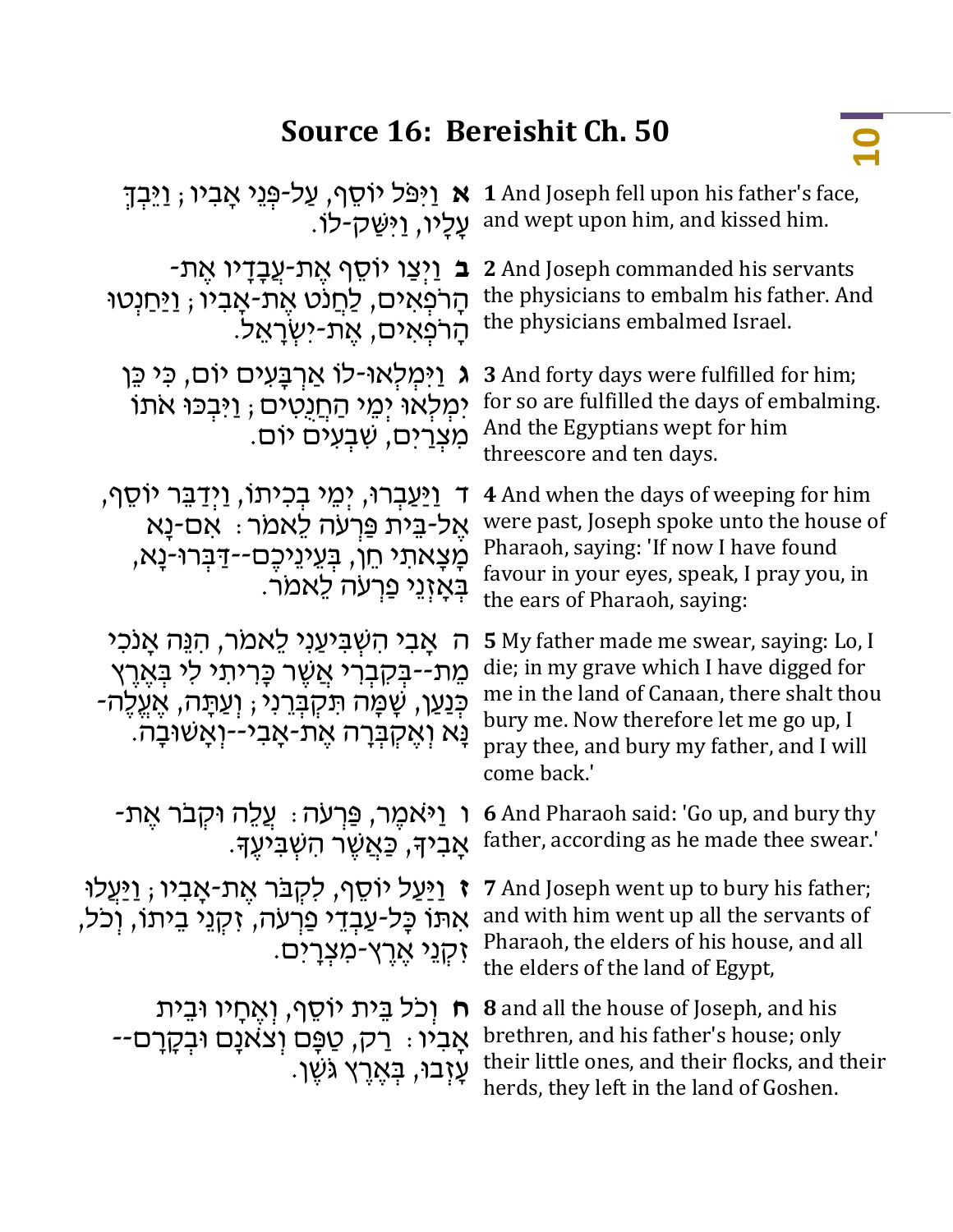| <b>ָט</b> וַיַּעַל עִמּוֹ, גַּם-רֵכֵב גַּם-פָּרָשִׁים<br><u>וַיְהִי הַמַּחֲנֶה, כָּבֵד מְאִד.</u>                                                                                                                               | <b>9</b> And there went up with him both<br>chariots and horsemen; and it was a very<br>great company.                                                                                                                                                  |
|---------------------------------------------------------------------------------------------------------------------------------------------------------------------------------------------------------------------------------|---------------------------------------------------------------------------------------------------------------------------------------------------------------------------------------------------------------------------------------------------------|
| י וַיָּבאוּ עַד-גּרֶן הָאָטָד, אֲשֶׁר בְּעֵבֵר<br>הַיַּרְדֵן, וַיּסְפְדוּ-שָׁם, מִסְפֵּד גַּדוֹל<br>וִכָּבֶד מִאד; <u>וַיַּע</u> שׂ לְאָבִיו אֵבֵל, שִׁבְעַת<br>ימים.                                                           | 10 And they came to the threshing-floor<br>of Atad, which is beyond the Jordan, and<br>there they wailed with a very great and<br>sore wailing; and he made a mourning for<br>his father seven days.                                                    |
| <b>ֿיא</b> וַיַּרְא יוֹשֵׁב הָאָרֶץ הַכְּנַעֲנִי אֶת־<br>ּהָאֵבֶל, בְּגֹרֶן הָאָטָד, וַיּאמְרוּ, אֵבֶל-<br>כָּבֵד זֶה לְמִצְרַיִּם ; עַל-כֵּן קָרָא שְׁמָהּ,<br>ֹאָבֵל מִצְרַים, אֲשֶׁר, בְּעֵבֶר הַיַּרְדֵן.                   | 11 And when the inhabitants of the land,<br>the Canaanites, saw the mourning in the<br>floor of Atad, they said: 'This is a grievous<br>mourning to the Egyptians.' Wherefore<br>the name of it was called Abel-mizraim,<br>which is beyond the Jordan. |
| <b>יב</b> וַיַּעֲשׂוּ בָנָיו, לוֹ--כֵּן, כַּאֲשֶׁר צִוָּם.                                                                                                                                                                      | 12 And his sons did unto him according<br>as he commanded them.                                                                                                                                                                                         |
| <b>יג</b> וַיּשְׂאוּ אתוֹ בָנָיו, אַרְצָה כִּנַעַן,<br>וַיִּקְבְּרוּ אתוֹ, בִּמְע <u>ָר</u> ת שְׂדֵה<br>ּהַמַּכְפֵּלָה ִּ אֲשֶׁר קָנָה אַבְרָהָם אֶת-<br>הַשָּׂדֶה לַאֲחֻזַּת-קֶבֶר, מֵאֵת עֶפְרֹן<br><u>החתי--על-פני ממרא.</u> | 13 For his sons carried him into the land<br>of Canaan, and buried him in the cave of<br>the field of Machpelah, which Abraham<br>bought with the field, for a possession of<br>a burying-place, of Ephron the Hittite, in<br>front of Mamre.           |
| יד וַיַּשָׁב יוֹסֵף מִצְרַיְמָה הוּא וְאֶחָיו,<br>וְכָל-הָעלים אתו לקִבּר אֵת-אָבִיו,<br>אַחֲרִי, קָבְרוֹ אֵת-אֲבִיו.                                                                                                           | 14 And Joseph returned into Egypt, he,<br>and his brethren, and all that went up<br>with him to bury his father, after he had<br>buried his father.                                                                                                     |

# **Source 17: Midrash Bereishit Rabba 96:5**

"Do not bury me in Egypt!: Why? Because (Jacob knew) that (in the plagues) the Land of Egypt would crawl with lice, crawling through his body. Alternatively, because he was concerned that the Egyptians might worship him in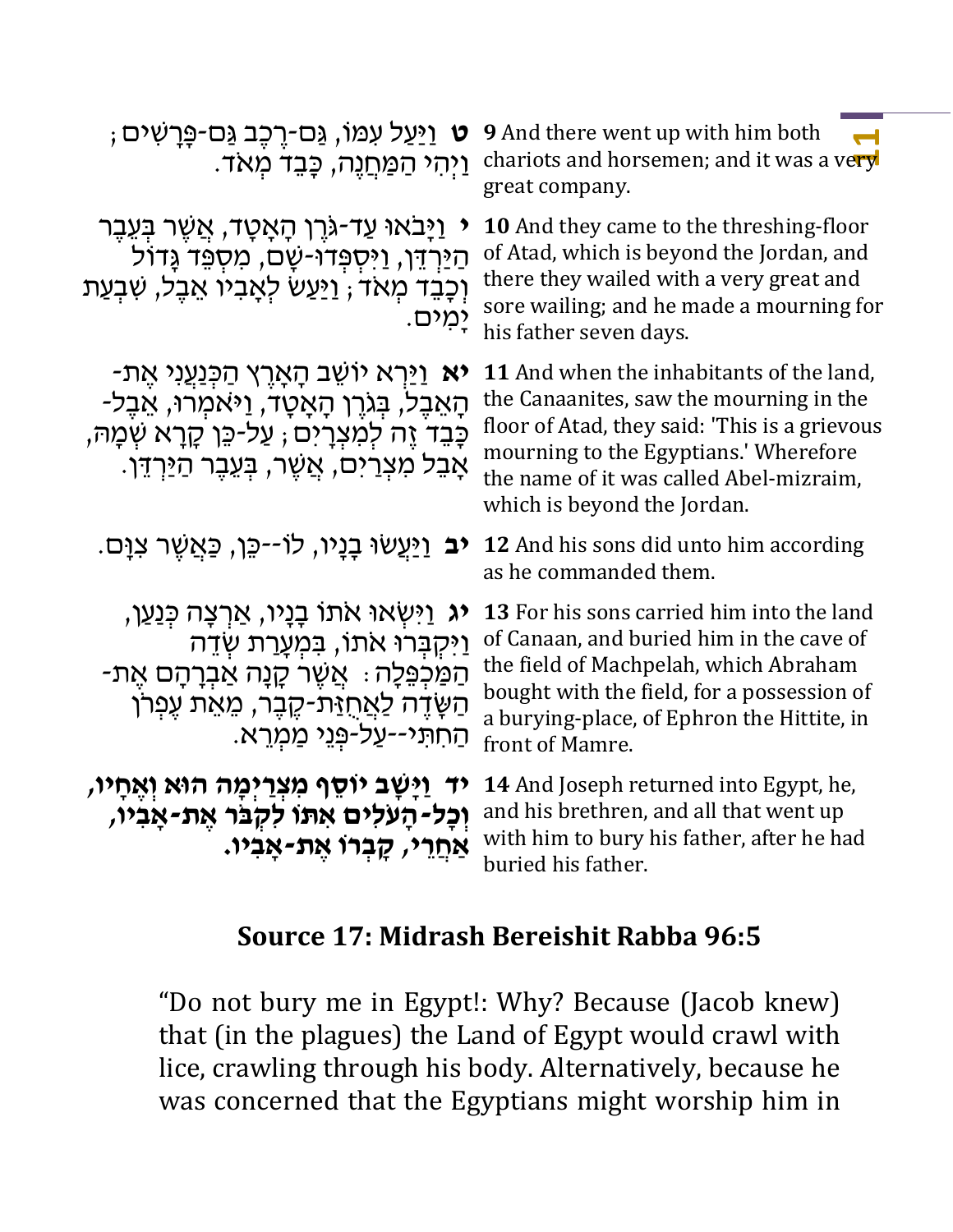**12** cherish burial in Eretz Yisrael? Because the dead of Eretz his death as a god.... R. Chelbo: Why did the patriarchs  $\overline{\bullet}$ Yisrael are brought to life first of all when the Messiah arrives….A story about Rabbi Barkirya and R.Elazar who were walking in the district of Tiberias. The observed the arrival of a coffin from outside Israel which had been transported for burial within Eretz Yisrael. R. Barkirya commented: What does it help if one dies in Chutz La'aretz to be buried in Eretz Yisrael? About this phenomenon, I apply the verse (Jeremiah 2:7) "They have made my land an abomination." – in their lifetime, "And they come and defile my land" – in their state of death. R. Elazar replied: Once they are buried in Eretz Yisrael, God forgives them; as it states (Devarim 32:42): "And his land will atone for his people."" (Bereshit Rabba 96:5)

# **Source 18: Rabbeinu Bachaye**

**אל נא תקברני במצרים.** בקש ממנו שני דברים: שלא יקברנו במצרים, ושיקברנו בארץ ישראל. **שלא יקברנו במצרים, שלא יעשוהו מצרים ע"ז, שהרי כשם שנפרעין מן העובדים כך נפרעים מן הנעבדים, שנאמר: )שמות יב, יב( "ובכל אלהי מצרים אעשה שפטים**". ושיקברנו בארץ ישראל, לפי שהאבות תאבים ומחבבים קברות ארץ ישראל, לפי שהיא ארץ קדושה מכפרת העונות כענין שכתוב: ) ישעיה לג, כד) "העם היושב בה נשוא עון", וכתיב: (דברים לב, מג) "וכפר אדמתו עמו". ושם שער השמים להכנס התפלות והקרבנות, והנשמות הזוכות נכנסות דרך שם ושבות לשרשם, על כן הצדיקים מתאוים למות בארץ ישראל כדי שתמצא הנפש החכמה פתח פתוח, ולא תצטרך לטרוח ולהתגלגל, ועוד שמתי ארץ ישראל חיים תחלה לימות המשיח, אבל מתי חוצה לארץ אינם חיים אלא ע"י צער גלגול מחילות.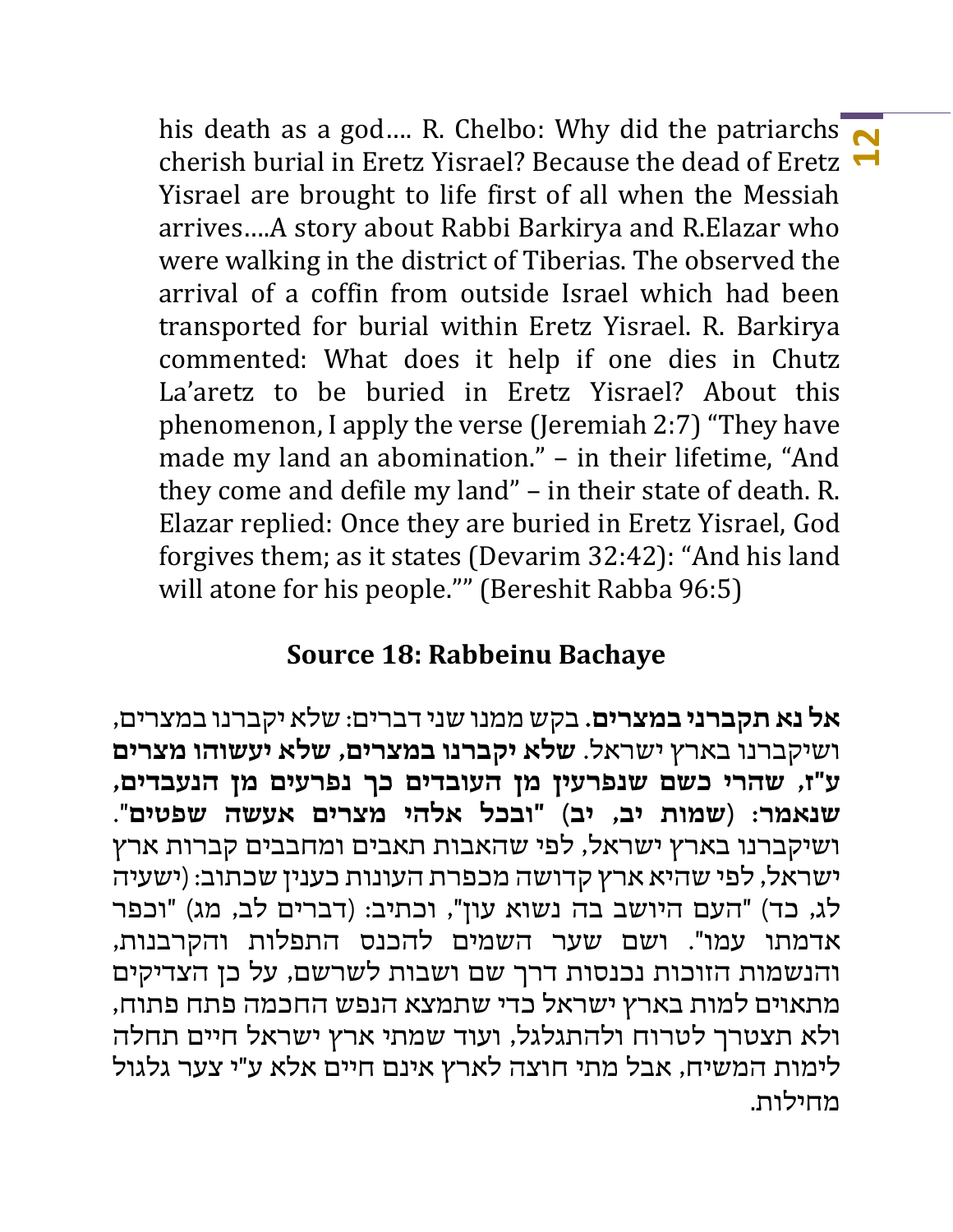**13**

# **Source 19: Commentary of Abarbanel**

**אבל התשובה על זה היא כי יש רבים מבני אדם שיבלו ימיהם בטוב בתורה ובמצוות ותמיד ילכו לפני ה' בארצות החיים ומפני דבקותם ושלמותם בחייהם הם ראויים להוליכם במותם לא"י ולקברם שמה והאנשים ההמה אינם מטמאים את הארץ כי היו גופותיהם תשמישי קדושה טהורים ונקיים והם המעותדים לתחיית המתים ולזה ראוי שיקברו בארץ החיים ויקומו מבלי גלגול ומבלי צער. ויש אנשים אחרים רבים מאד שיבלו בהבל ימיהם ורצים אחר התאוות הגשמיו' והם אשר בחייהם קרויים מתים וכאשר ימותו יצוו את בניהם לעשות צדקה ומתנות לאביונים מה שלא עשו בימיהם ומהם יצוו ויקברו אותם מעוטפים בציצית ותפילין בהיותם לובשים בחייהם צמר ופשתים יחדו**. וכן יש מהם שיצוו שיוליכו את עצמותיהם להקבר בא"י בהיותם בחייהם מרחיקים **ומואסים אותה כאלו בחייהם היו רשעים ובמותם נעשו צדיקים ומקימי המצוות. וידוע שזה דעת נפסד והוא לפי שהמצוות יעשו אותם החיים לא המתים וכאר"זל מאי דכתיב ועבד חפשי מאדוניו כיון שמת אדם נעשה חפשי מהמצוות ועל כיוצא בזה א"ר אלעזר בחייכם לא עליתם במיתתכם ותבואו ותטמאו את ארצי כי הנה על רשעי דורו אמר הנביא אותו פסוק שהיו מתחסדים במיתתם ולא בחייהם.** וכבר אר"זל שלא יוכל אדם לעשות משעטנז מרדעת לחמורו אבל יוכל לעשות ממנו תכריכין למת. שהורו בזה שהמת הוא פטור מן המצות והחמור החי הוא יותר ראוי אליהם מהאיש המת ולכן לא יועיל לאדם הטוב אשר יעשה במותו אם בחייו לא היה נזהר בזה הנה התבאר שהאבות הקדושים להיותם בחייהם טהורים וקדושים דבקים באל היה משתוקקים להקבר בארץ הקדושה היה נכון אליהם לצוות שאחרי מותם יוליכום להקבר שמה ושלא נאמר עליהם בחייכם לא עליתם במיתתכם ותבאו ותטמאו את ארצי כי הם בחייהם במחשבתם ותשוקתם היו עולים שמה תמיד ולכן במיתתם גופיהם שהיו תשמישי קדושה לא היו מטמאים את הארץ. והנה לא צוה יוסף שיקברוהו במערת המכפלה כמו שצוה אביו לפי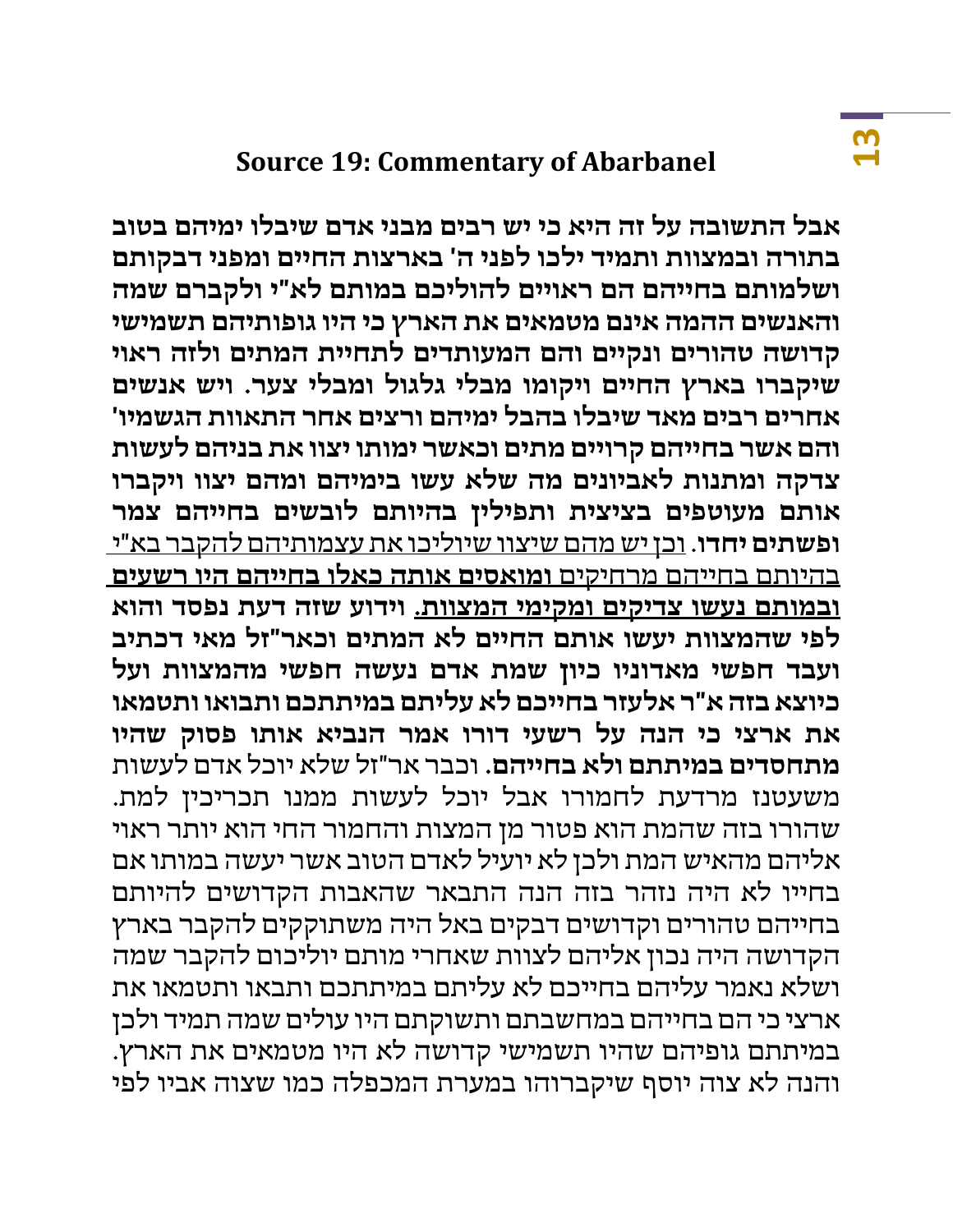**14** וכן אמרו במכילתא שאמר יוסף אל אחיו וכשאתם מעלים אותי קברו שהיה יודע שלא יקברו שמה כי אם שלשת האבות ונשותיהם בלבד. אותי בכל מקום שתרצו מקובל אני שאיני נכנס בקבורת אבותי שלא יכנס בקבורותיה' אלא שלשת האבות ונשותיהם. ואחשוב אני עוד בזה שבעבור שכל השבטים ונשותיהם לא יוכלו להקבר במערה כי קצר המצע לכלם לכן יוסף לא בקש עליו שלא להתגאות על אחיו. וכן לא צוה יוסף את אחיו שמיד אחרי מותו יוליכוהו לארץ כנען לפי שידע שלא יתן פרעה מקום ולא רשות לזה אלא שיקבר במצרים לזכרון גדולתו ומעשיו וזהו מה שאמר וימת יוסף בן מאה ועשר שנים ויחנטו אותו ויישם בארון במצרים. וכבר נזכר בכתוב כי בן שלשים שנה היה בעמדו לפני פרעה. ויצא מזה שהתמיד הוא בממשלתו ומעלתו שמונים שנה מבלי ירידה ולא השפלה כלל והוא דבר גדול ומבהיל מאד לא ראיתי כמוהו בכל ספורי דברי הימים אשר למלכי רומי שריו וסגניו ולשאר העמים. ופה נשלם פי' ספר בראשית הנקרא ספר הבריאה . כי בו ספרה התורה הבריאה הראשונה והשתלשלות הדורות ועניני האבות עד היות ישראל משועבדים במצרים. והשבח לאל המשובח ברוב התשבחו'. והשלמתי אותו בעיר נאפ"ולי רבתי בגוים שרתי במדינו' יפת נוף משוש וצבי היא לכל הארצות . שנת חמשת אלפים ומאתים ושמונים ושתים שנה סימנו ובית תפארתי :אפא"ר תל"ח אמן

**Source 20: Rav Alex Israel:** The closing verses of the Book of Genesis record Joseph's final bequest to his family. It is a firm statement which has far-reaching significance.

"Joseph said to his brothers, 'I am about to die. God will surely take notice (redeem) of you and bring you up from this land to the land that He promised on oath to Abraham Isaac and Jacob.' So Joseph made the sons of Israel SWEAR, saying 'When God takes notice (redeems) of you, you shall carry up my bones from here (lit. "this").'Joseph died at the age of one